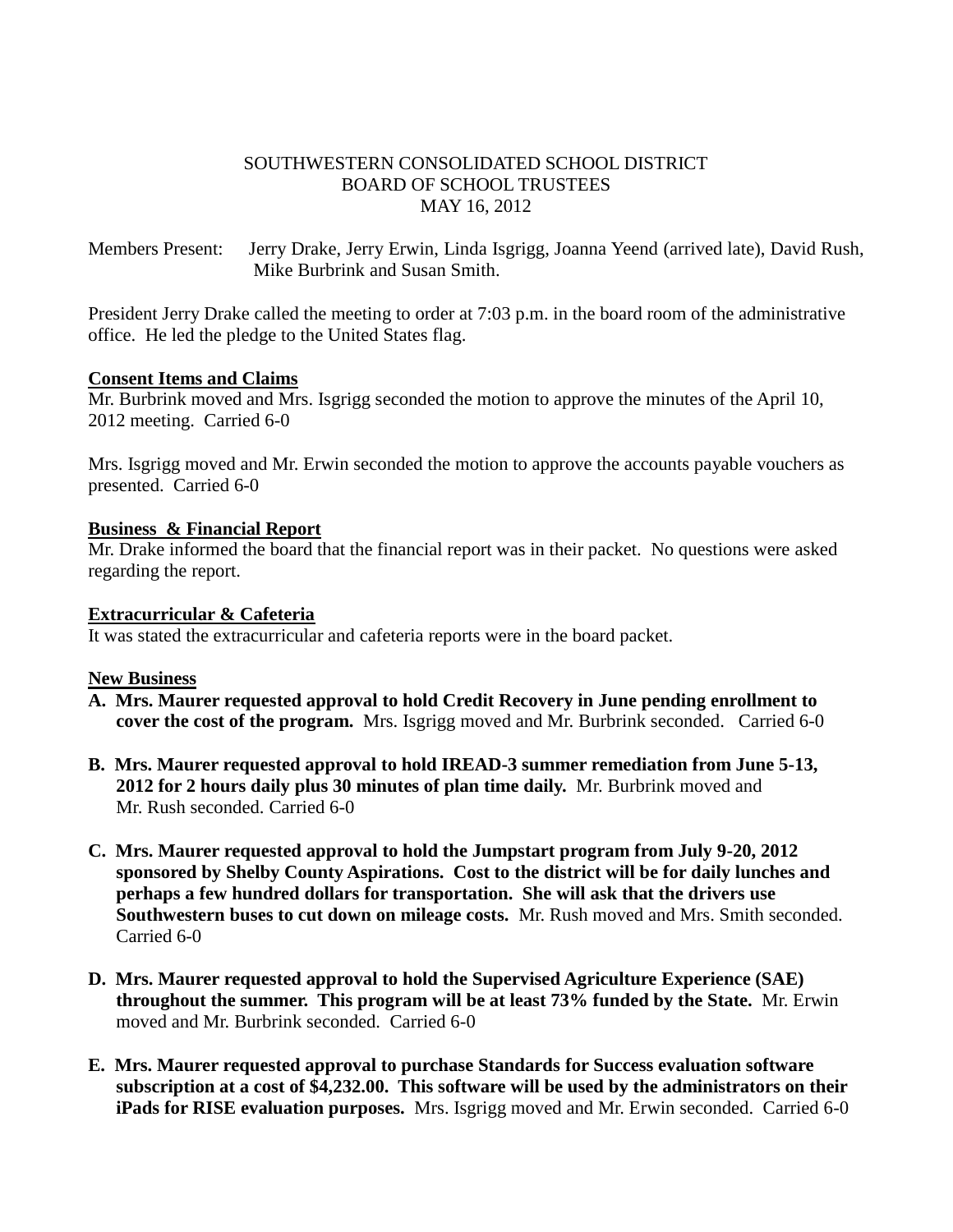**F. Mrs. Maurer requested approval of the 2012-13 Southwestern High School Student Handbook and the 2012-13 Southwestern Elementary Student Handbook.** Mr. Burbrink moved and Mr. Erwin seconded. Carried 7-0

# **Other**

- **G. Request approval for Karen Parmer to apply for the Dollar General Literacy Foundation Grant to purchase books for the book room.** Mr. Rush moved and Mrs. Smith seconded. Carried 7-0
- **H. Request approval to accept the bid from L & M Roofing to replace the roof for the Administrative Office.** Mr. Burbrink moved and Mrs. Isgrigg seconded. Carried 7-0

The tunnel system at the elementary was also discussed. Mr. Tarplee has a bid from Mathies to channel the surface water away from the building. This was done at Columbus North Elementary successfully.

**I. The Board moved to ratify payment of days 261 and 262 as previously paid by the school corporation when the days worked by administrative staff were in excess of 260 days per year. No payment or additional amounts for days worked in excess of 260 days per year shall be permitted without approval by the Board in advance.** Mrs. Isgrigg moved and Mr. Burbrink seconded. Carried 7-0

## **Principals Reports**

Mrs. Noesges informed the Board that enrollment at the elementary school is 357 with an attendance rate of 96.49%. The 6<sup>th</sup> graders will go on their trip to Chicago on May 18<sup>th</sup>. The 6<sup>th</sup> grade awards will be on May 23<sup>rd</sup> at 7 p.m. with a dance following. Field day is on May 24<sup>th</sup> from 9-11 a.m. with an awards program at 1:30 p.m.

Mrs. Milner informed the Board regarding weighted classes. She is serving on a committee with Mr. Tatlock, Mr. Nigh, and Mrs. Burbank to implement these classes next school year. Weighted classes encourage and reward students who take more rigorous classes. It is an excellent way to show colleges and universities students who are excelling in challenging work.

Mr. Rush moved that weighted classes be implemented next school year at the high school. Mrs. Yeend seconded. Carried 7-0

## **Other**

Mrs. Maurer informed the Board regarding the new election procedures for Board members. Elections will not be held until November, 2012. At the next Board meeting Mrs. Maurer will have a plan on how to stagger the Board members who are finishing their terms so that we won't lose so many at once and move from electoral districts to residence districts for purposes of electing Board members. Board members serve a 4 year term.

## **Personnel**

## **A. Mrs. Maurer asked that the board approve the following:**

Resignations:

 **-**Troy Baute as Tech Assistant effective May 15, 2012

-Ashley Buis as elementary spell bowl coach

-Mandy Coy as  $5<sup>th</sup>/6<sup>th</sup>$  grade girls basketball coach